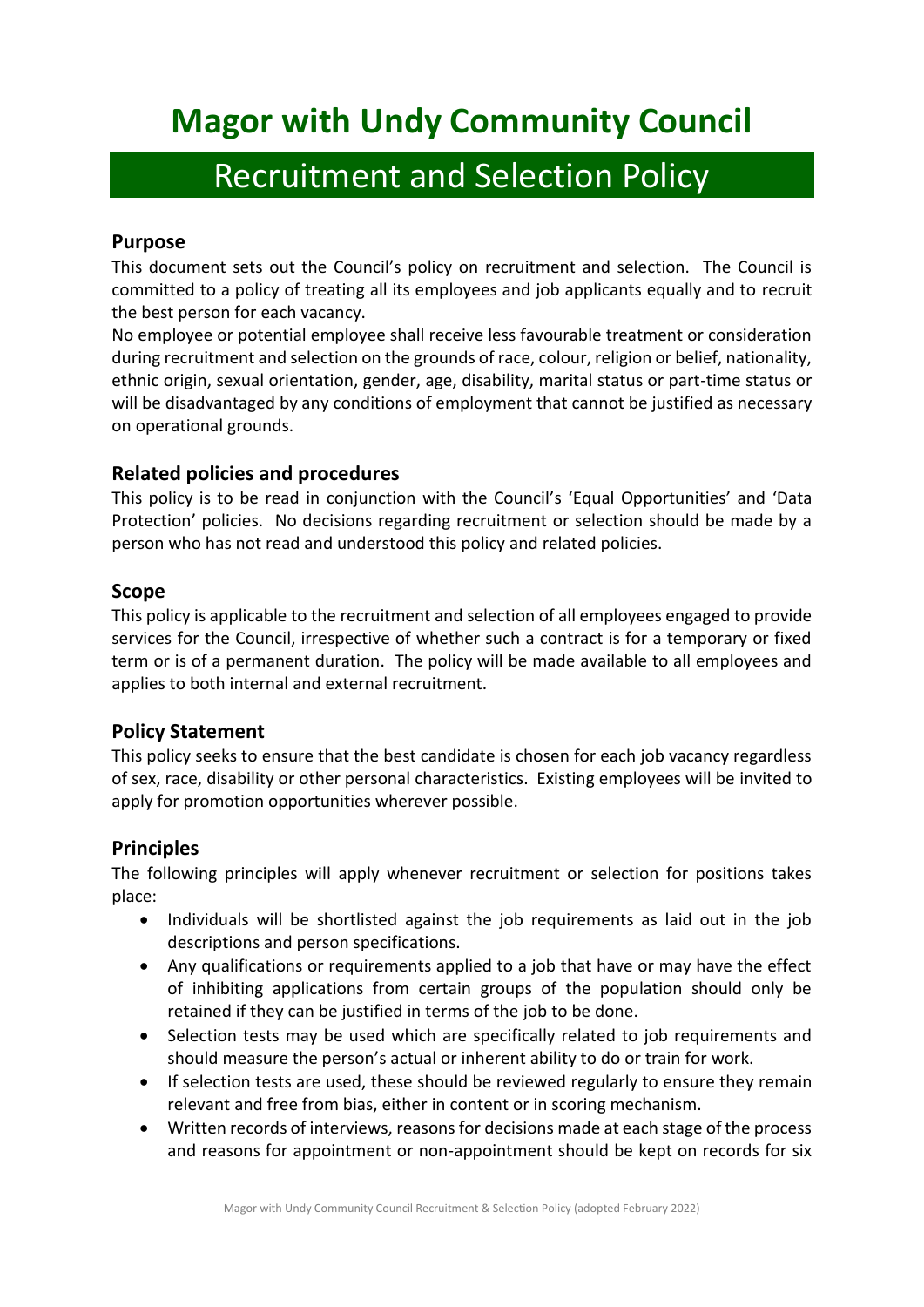months, unless a longer period can be justified and is in compliance with the Data Protection Act 1998. Records should then be disposed of confidentially.

- Interviews will assess candidates against job-related criteria only.
- All information held about a candidate must be used only for the purpose for which the information has been collected.
- All candidates will be asked at the first interview stage to provide documentary evidence of the right to live and work in the UK, to ensure compliance with the immigration, Asylum and Nationally Act 2006. A photocopy of the accepted documentation will be taken.
- Reasonable adjustments should be made to reduce any disadvantage faced by disabled people in making an application in response to an advertisement.
- The recruitment and selection process for disabled candidates should take into account such adjustments to working arrangements or physical features of the work place/station/premises as are reasonable to accommodate their needs and be such that they are not placed at a substantial disadvantage compared with non-disabled candidates.
- Decisions to interview, shortlist or offer employment will take no account of an applicant's trade union membership or non-membership.

## **Recruitment and Selection Process**

The Council can resolve to seek the assistance of a competent professional Human Resources advisor (au fait with the local council sector) to assist in the preparation, advertising and interview process e.g. A One Voice Wales consultant.

The recruitment process should be followed in accordance with the following steps:

#### **Preparation**

Formal authorisation to recruit to a post must be granted by the Council before advertising a vacancy. A job description should be produced with full details of the position, duties, reporting line, responsibilities of the jobholder and number of direct reports, if applicable. The skills, experiences, qualifications and competencies of the jobholder should be laid out in the person specification. If necessary, for example in the case of new posts, the Council may delegate authority to the Human Resources Committee to authorise the Job Description, Person Specification and Advert.

#### **Advertising**

Except where the Council otherwise determines, all vacancies in the Council's establishment which the Council intends to fill shall be publically advertised. Advertisements can be placed in one or more newspapers or journals circulating primarily among persons who may be expected to possess the necessary qualifications for that post, ie. SLCC, OVW, except where the Council otherwise determine, in accordance with the Council's Equal Opportunities Policy.

Job advertisements will be based on the job description and person specification.

Positions may be simultaneously advertised internally and externally.

#### **Applications**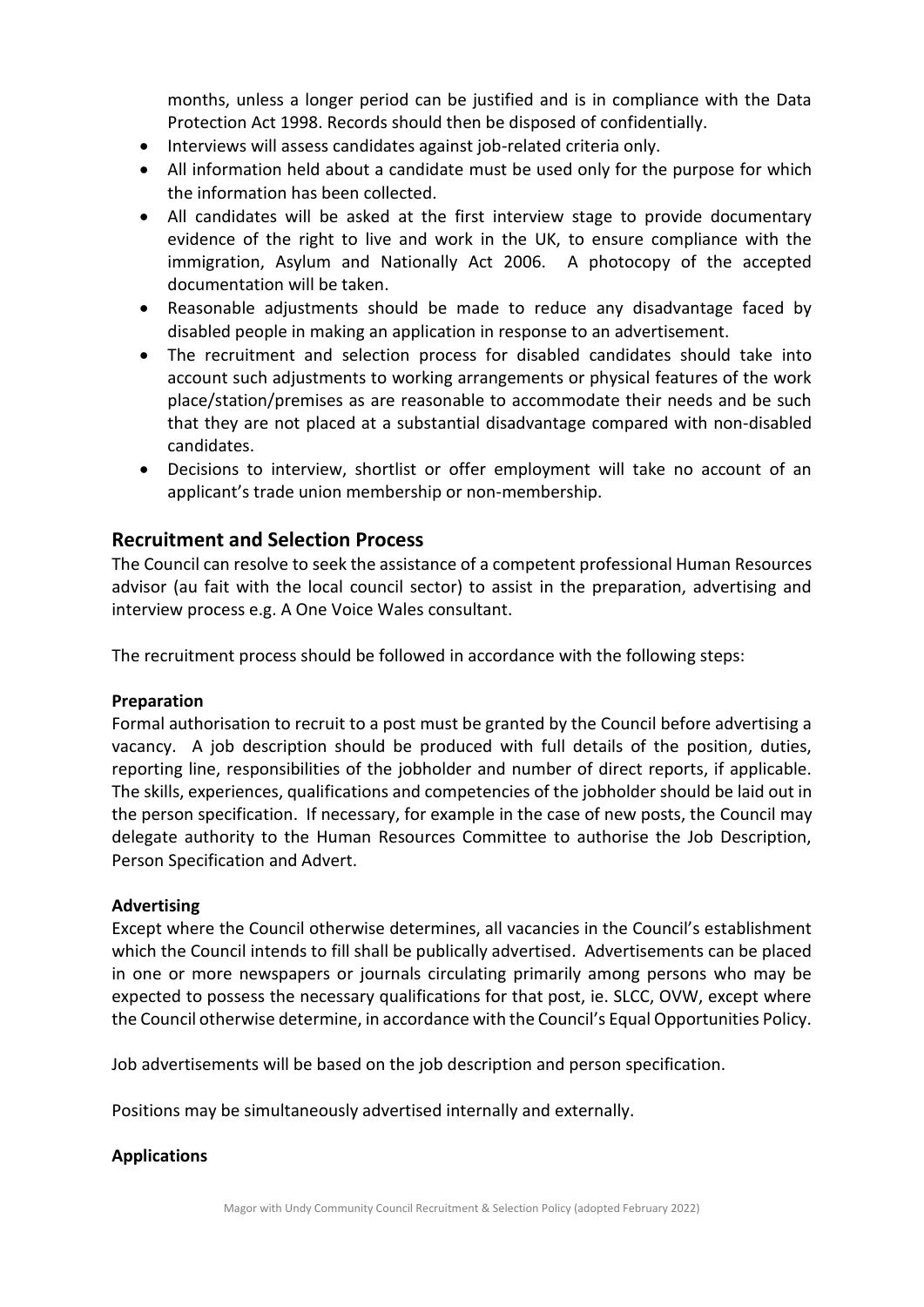Applications forms are encouraged to be submitted via email, but hard copies of application forms are also acceptable.

Prior to the interview candidates will be provided with information about the Council, role and responsibilities.

#### **Selection & Interview**

A shortlisting form will be used to assess applicants objectively against the criteria set out in the person specification.

The interview panel should consist of two (2) members of the Human Resources Committee, plus one other Councillor and/or the professional HR consultant (if applicable), and such other panel members as Council deems necessary.

An interview question sheet will be designed by the Council or the delegated Human Resources Committee based on the job description and person specification/competency profile, and the outcome recorded on a grid.

All interview documentation must be returned to the Clerk for secure storage (in line with GDPR and Data Protection). Only those that require access for specific and authorised purposes will be able to access this information.

Once an offer of acceptance has been made verbally, the Clerk will telephone unsuccessful candidate notifying them of the outcome. If candidates request feedback, this should be dealt with courteously and sensitively and based on the scoring form used for interview questions.

#### **Making the Appointment**

*(Note in the case of appointing a new clerk, the actions of the clerk as stated below will be undertaken by the Chair, Vice Chair or a Councillor as designated by Full Council)*

The Clerk must approve all offers made to successful candidates. Upon selection of a suitable candidate the Clerk will contact the successful candidate and make an offer by telephone initially.

The Clerk will send an offer of Employment letter once the position has been accepted, subject to references.

A contract of employment containing the written statement of main terms and conditions of employment will be provided for signature within 8 weeks of commencement in post.

#### **References**

All offers are subject to two satisfactory references, a check on relevant qualifications and eligibility to work in the UK where applicable.

If applicable a DBS check will be conducted at the Reference stage.

The Clerk (or delegated Officer) will apply for and verify all references, which will be requested once applicants have indicated acceptance (subject to the conditions highlighted above).